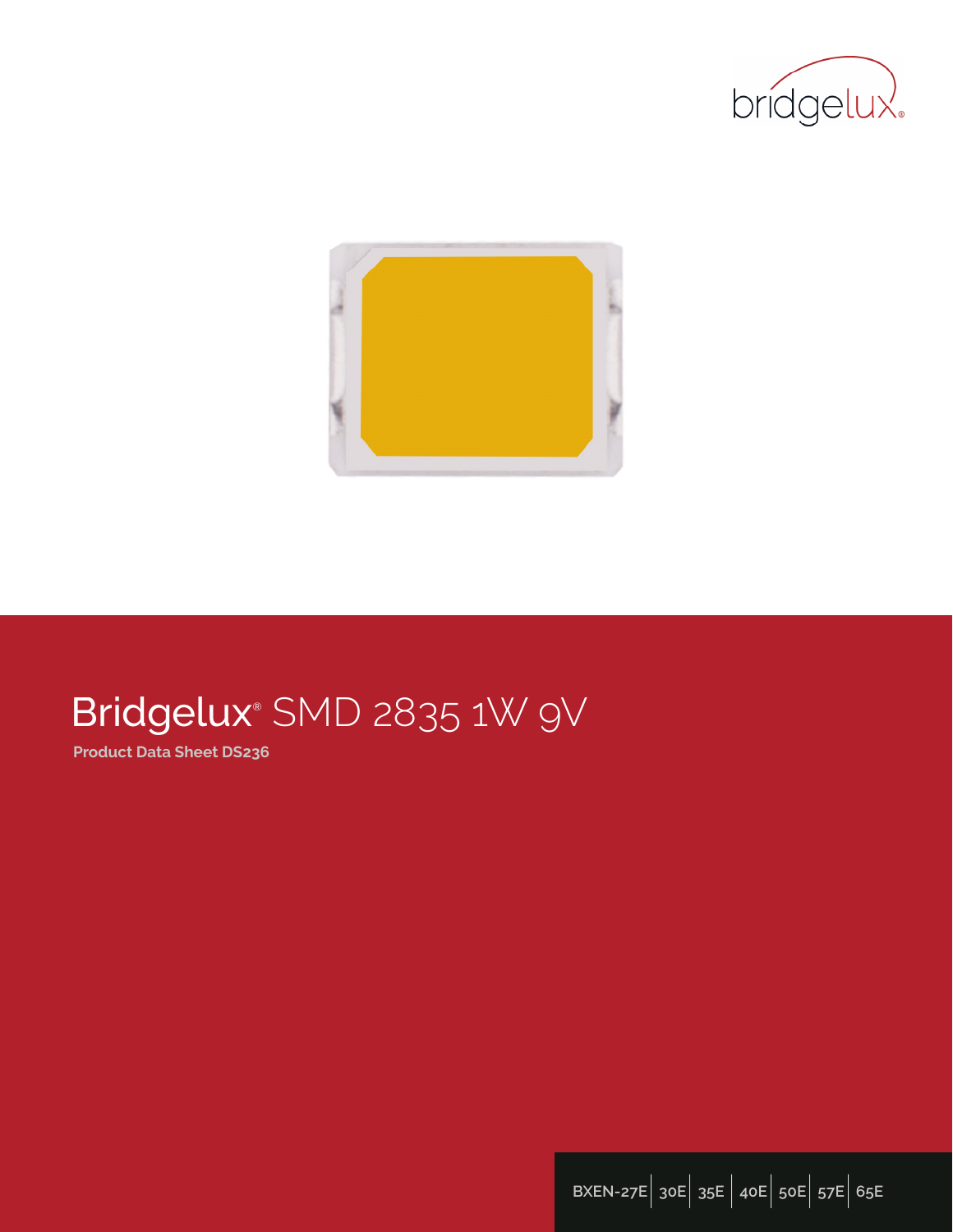

### Introduction

The Bridgelux SMD 2835 high power LED is hot-color targeted, which ensures that the LEDs fall within their specified color bin at the typical application conditions of 85°C. With its broad lumen coverage and wide range of CCT options, the SMD 2835 provides unparalleled design-in flexibility for indoor and outdoor lighting applications. The SMD 2835 is ideal as a drop-in replacement for emitters with an industry standard 2.8mm x 3.5mm footprint.<br>The Bridgelux SMD 2835 high power LED is hot-color targeted, which ensures that the LE<br>Color bin at the typical application condition

#### **Features**

- Industry-standard 2835 footprint
- 9 bin color control
- Hot-color targeting ensures that color is within the ANSI bin at the typical application conditions of 85°C
- Enables 3- and 5-step MacAdam ellipse custom binning kits
- RoHS compliant and lead free
- Multiple CCT configurations for a wide range of lighting applications

#### **Benefits**

- Lower operating and manufacturing cost
- Ease of design and rapid go-to-market
- Uniform, consistent white light
- Reliable and constant white point
- Compliant with environmental standards
- Design flexibility

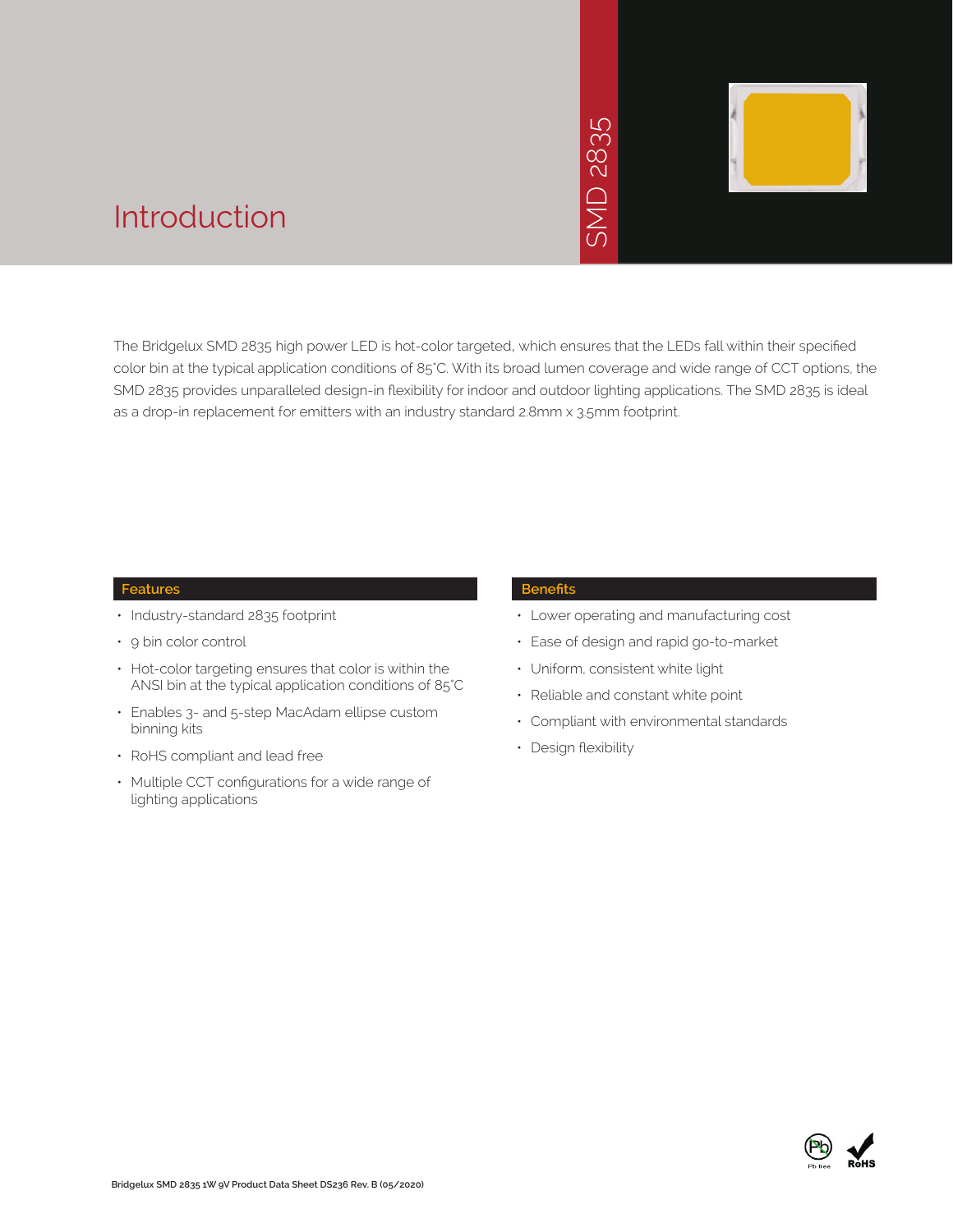## **Contents**

| Product Feature Map               | $\overline{c}$ |
|-----------------------------------|----------------|
| Product Nomenclature              | $\overline{c}$ |
| <b>Product Test Conditions</b>    | $\overline{c}$ |
| <b>Product Selection Guide</b>    | 3              |
| <b>Electrical Characteristics</b> | $\overline{4}$ |
| Absolute Maximum Ratings          | 5              |
| <b>Product Bin Definitions</b>    | 6              |
| Performance Curves                | 9              |
| <b>Typical Radiation Pattern</b>  | 12             |
| Typical Color Spectrum            | 13             |
| <b>Mechanical Dimensions</b>      | 14             |
| Reliability                       | 15             |
| <b>Reflow Characteristics</b>     | 16             |
| Packaging                         | 17             |
| Design Resources                  | 19             |
| Precautions                       | 19             |
| <b>Disclaimers</b>                | 19             |
| About Bridgelux                   | 20             |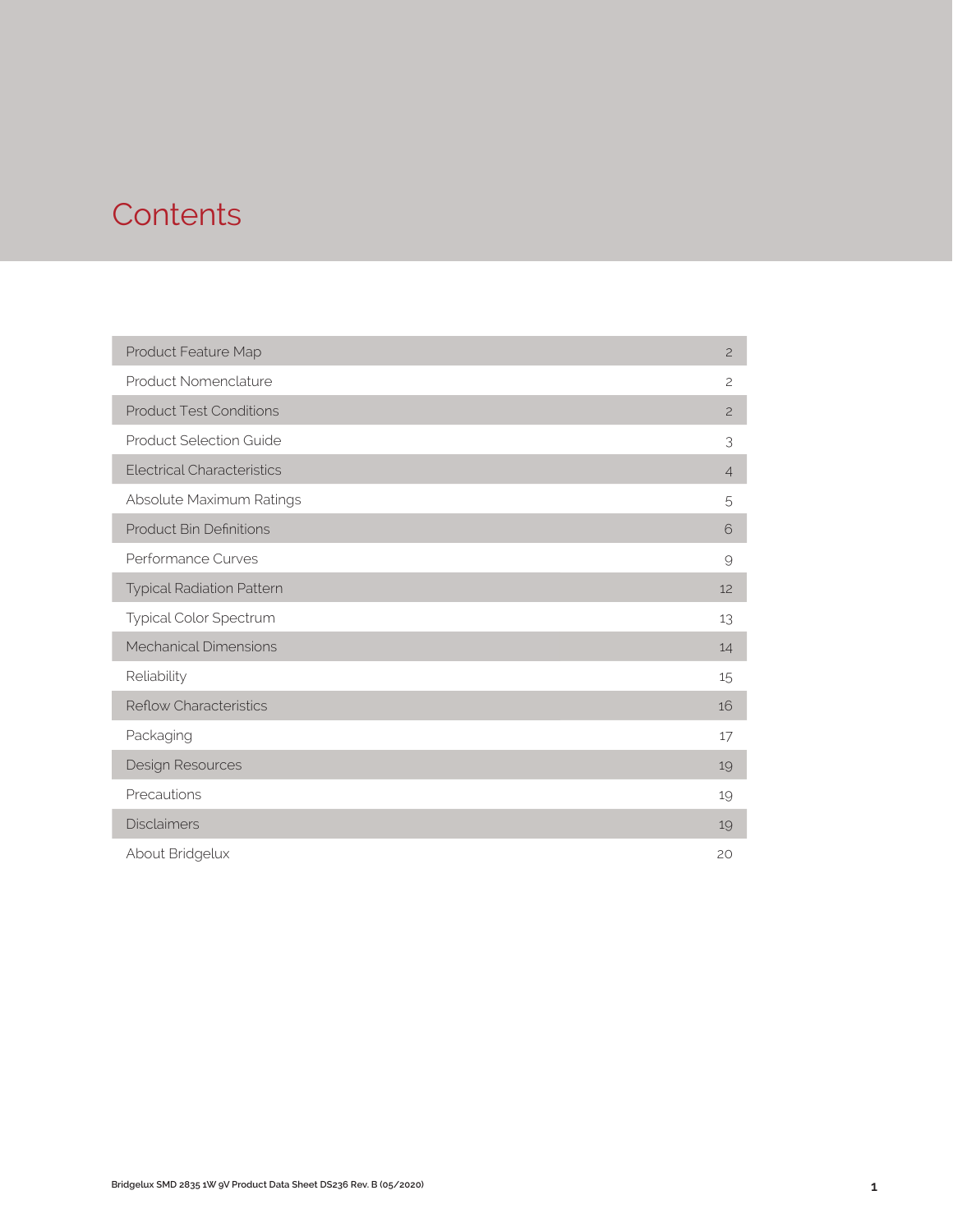## Product Feature Map

Bridgelux SMD LED products come in industry standard package sizes and follow ANSI binning standards. These LEDs are optimized for cost and performance, helping to ensure highly competitive system lumen per dollar performance while addressing the stringent efficacy and reliability standards required for modern lighting applications.





#### **Product Test Conditions**

Bridgelux SMD 2835 LEDs are tested and binned with a 10ms pulse of 100mA at T<sub>j</sub> (junction temperature)=T<sub>sp</sub> (solder point temperature) =25°C. Forward voltage and luminous flux are binned at a T<sub>j</sub>-T<sub>sp</sub>=25°C, while color is hot targeted at a T<sub>sp</sub> of 85°C.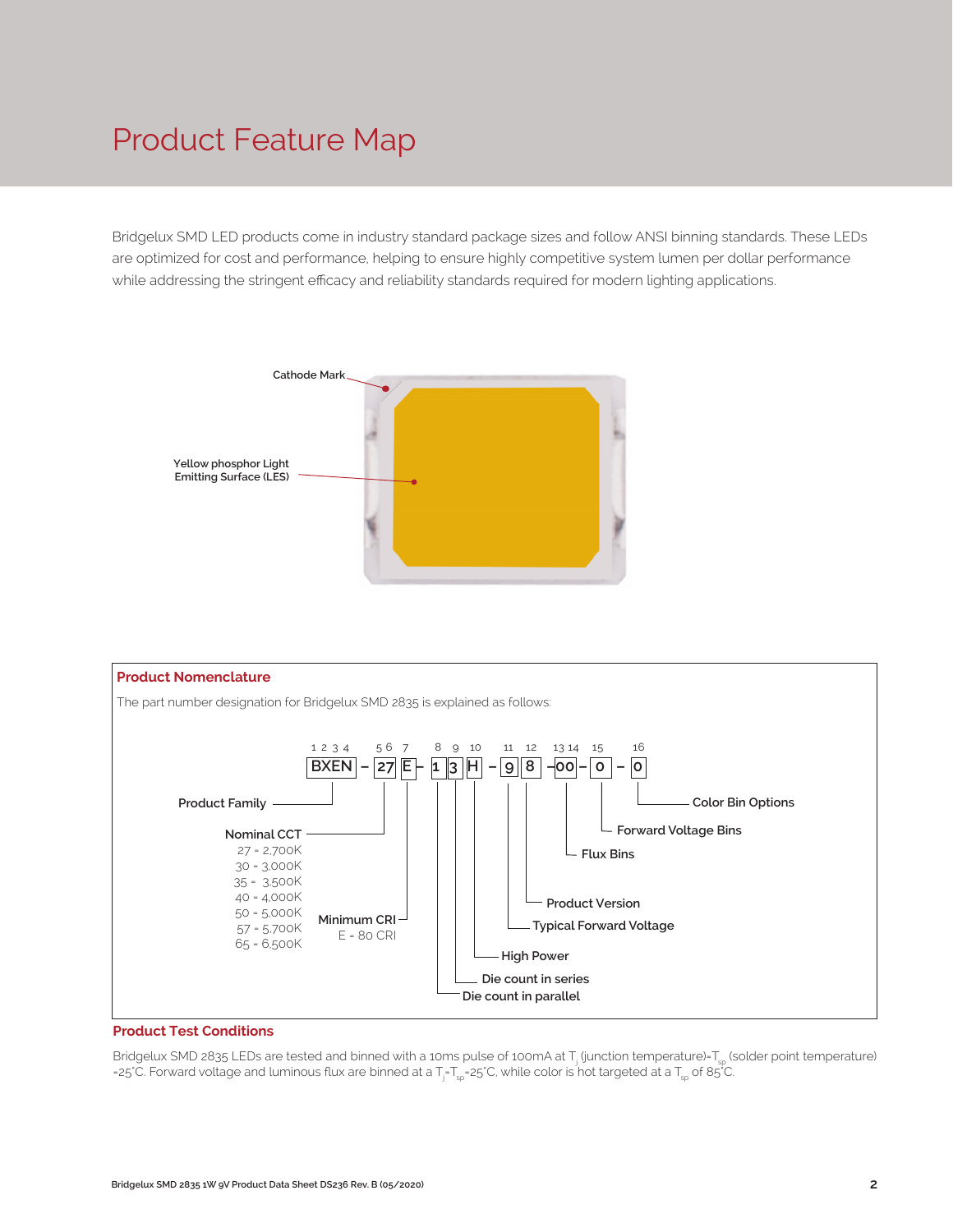# Product Selection Guide

The following product configurations are available:

| Part Number <sup>1,6</sup> | Nominal CCT <sup>2</sup> | CR <sup>3.5</sup> | <b>Nominal</b><br><b>Drive Current</b> |            | Forward Voltage <sup>4.5</sup><br>(V) |     | <b>Typical Pulsed</b> | <b>Typical Power</b> | <b>Typical Efficacy</b>              |
|----------------------------|--------------------------|-------------------|----------------------------------------|------------|---------------------------------------|-----|-----------------------|----------------------|--------------------------------------|
|                            | (K)                      |                   | (mA)                                   | <b>Min</b> | <b>Typical</b>                        | Max | Flux $(lm)^{4.5}$     | (W)                  | $\langle \text{Im}/\text{W} \rangle$ |
| BXEN-27E-13H-98-00-0-0     | 2700                     | 80                | 100                                    | 8.8        | 9.3                                   | 9.6 | 117.0                 | 0.9                  | 126                                  |
| BXEN-27E-13H-98E-00-0-0    | 2700                     | 80                | 100                                    | 8.8        | 9.3                                   | 9.6 | 117.0                 | 0.9                  | 126                                  |
| BXEN-30E-13H-98-00-0-0     | 3000                     | 80                | 100                                    | 8.8        | 9.3                                   | 9.6 | 122.0                 | 0.9                  | 131                                  |
| BXEN-35E-13H-98-00-0-0     | 3500                     | 80                | 100                                    | 8.8        | 9.3                                   | 9.6 | 122.0                 | 0.9                  | 131                                  |
| BXEN-40E-13H-98-00-0-0     | 4000                     | 80                | 100                                    | 8.8        | 9.3                                   | 9.6 | 129.0                 | 0.9                  | 139                                  |
| BXEN-50E-13H-98-00-0-0     | 5000                     | 80                | 100                                    | 8.8        | 9.3                                   | 9.6 | 129.0                 | 0.9                  | 139                                  |
| BXEN-57E-13H-98-00-0-0     | 5700                     | 80                | 100                                    | 8.8        | 9.3                                   | 9.6 | 129.0                 | 0.9                  | 139                                  |
| BXEN-65E-13H-98-00-0-0     | 6500                     | 80                | 100                                    | 8.8        | 9.3                                   | 9.6 | 129.0                 | O.9                  | 139                                  |
| BXEN-65E-13H-98E-00-0-0    | 6500                     | 80                | 100                                    | 8.8        | 9.3                                   | 9.6 | 129.0                 | 0.9                  | 139                                  |

#### **Table 1:** Selection Guide, Pulsed Measurement Data at 100mA (T<sub>j</sub>=T<sub>sp</sub>=25°C)

#### **Table 2:** Selection Guide, Pulsed Test Performance  $(T_{sn} = 85^{\circ}C)^{7,8}$

| Part Number <sup>1,6</sup> | Nominal CCT <sup>2</sup> | CRI3.5 | <b>Nominal</b><br><b>Drive Current</b> |            | Forward Voltage <sup>4.5</sup><br>(V) |     | <b>Typical Pulsed</b> | <b>Typical Power</b> | <b>Typical Efficacy</b> |  |
|----------------------------|--------------------------|--------|----------------------------------------|------------|---------------------------------------|-----|-----------------------|----------------------|-------------------------|--|
|                            | (K)                      |        | (mA)                                   | <b>Min</b> | <b>Typical</b><br>Max                 |     | Flux $(lm)^{4.5}$     | (W)                  | $\frac{1}{2}$           |  |
| BXEN-27E-13H-98-00-0-0     | 2700                     | 80     | 100                                    | 8.7        | 9.2                                   | 9.5 | 102.1                 | 0.9                  | 111                     |  |
| BXEN-27E-13H-98E-00-0-0    | 2700                     | 80     | 100                                    | 8.7        | 9.2                                   | 9.5 | 102.1                 | 0.9                  | 111                     |  |
| BXEN-30E-13H-98-00-0-0     | 3000                     | 80     | 100                                    | 8.7        | 9.2                                   | 9.5 | 106.0                 | 0.9                  | 116                     |  |
| BXEN-35E-13H-98-00-0-0     | 3500                     | 80     | 100                                    | 8.7        | 9.2                                   | 9.5 | 106.0                 | 0.9                  | 116                     |  |
| BXEN-40E-13H-98-00-0-0     | 4000                     | 80     | 100                                    | 8.7        | 9.2                                   | 9.5 | 112.5                 | 0.9                  | 123                     |  |
| BXEN-50E-13H-98-00-0-0     | 5000                     | 80     | 100                                    | 8.7        | 9.2<br>9.5                            |     | 112.5                 | 0.9                  | 123                     |  |
| BXEN-57E-13H-98-00-0-0     | 5700                     | 80     | 100                                    | 8.7        | 9.2                                   | 9.5 | 112.5                 | 0.9                  | 123                     |  |
| BXEN-65E-13H-98-00-0-0     | 6500                     | 80     | 100                                    | 8.7        | 9.2                                   | 9.5 | 112.5                 | O.9                  | 123                     |  |
| BXEN-65E-13H-98E-00-0-0    | 6500                     | 80     | 100                                    | 8.7        | 9.2                                   | 9.5 | 112.5                 | 0.9                  | 123                     |  |

Notes for Tables 1 & 2:

1. The last 6 characters (including hyphens '-') refer to flux bins, forward voltage bins, and color bin options, respectively. "00-0-0" denotes the fulldistribution of flux, forward voltage, and 7 SDCM color.

 Example: BXEN-27E-13H-98-00-0-0 refers to the full distribution of flux, forward voltage, and color within a 2700K 7-step ANSI standard chromaticity region with a minimum of 80CRI, 1x3 die configuration, high power, 9.3V typical forward voltage.

2. Product CCT is hot targeted at Tsp = 85°C. Nominal CCT as defined by ANSI C78.377-2011.

3. Listed CRIs are minimum values and include test tolerance.

4. Products tested under pulsed condition (10ms pulse width) at nominal drive current where Tj=Tsp=25°C.

5. Bridgelux maintains a ±7.5% tolerance on luminous flux measurements, ±0.1V tolerance on forward voltage measurements, and ±2 tolerance on CRI measurements for the SMD 2835.

6. Refer to Table 5 and Table 6 for Bridgelux SMD 2835 Luminous Flux Binning and Forward Voltage Binning information.

7. Typical pulsed test performance values are provided as reference only and are not a guarantee of performance.

8. Typical performance is estimated based on operation under pulsed current with LED emitter mounted onto a heat sink with thermal interface material and the solder point temperature maintained at 85°C. Based on Bridgelux test setup, values may vary depending on the thermal design of the luminaire and/or the exposed environment to which the product is subjected.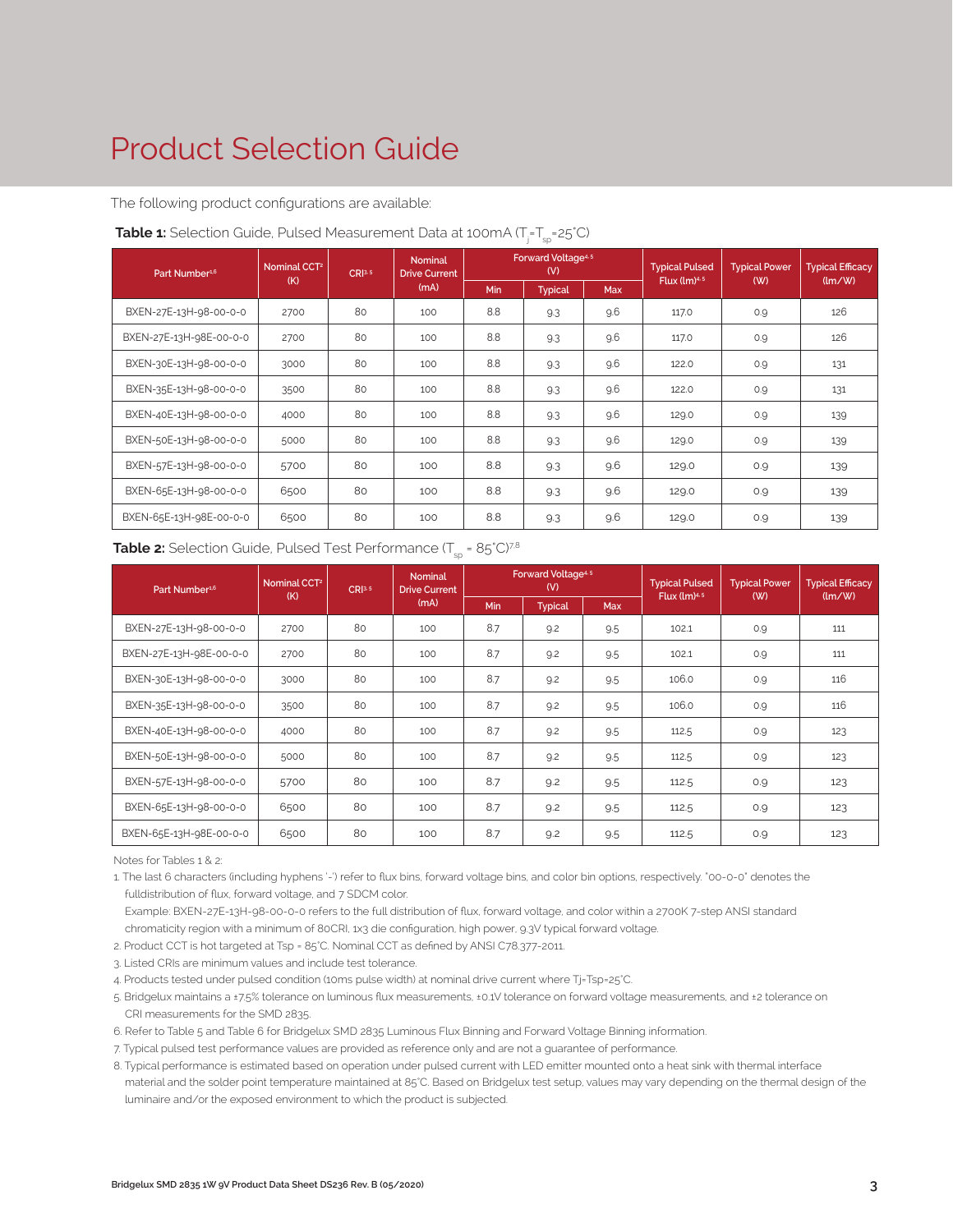# Electrical Characteristics

#### **Table 3: Electrical Characteristics**

|                          | <b>Drive Current</b> |                | <b>Forward Voltage</b><br>$(V)$ <sup>2,3</sup> |                | <b>Typical</b><br><b>Temperature</b><br><b>Coefficient</b>  | <b>Typical</b><br><b>Thermal</b><br><b>Resistance</b><br><b>Junction</b><br>to Solder Point <sup>4</sup><br>$R_{j-sp}$ (°C/W) |  |
|--------------------------|----------------------|----------------|------------------------------------------------|----------------|-------------------------------------------------------------|-------------------------------------------------------------------------------------------------------------------------------|--|
| Part Number <sup>1</sup> | (mA)                 | <b>Minimum</b> | <b>Typical</b>                                 | <b>Maximum</b> | of Forward<br>Voltage<br>$\Delta V \sim \Delta T$<br>(mV/C) |                                                                                                                               |  |
| BXEN-XXE-13H-98-00-0-0   | 100                  | 8.8            | 9.3                                            | 9.6            | $-3.20$                                                     | 17                                                                                                                            |  |

Notes for Tables 3:

1. The last 6 characters (including hyphens '-') refer to flux bins, forward voltage bins, and color bin options, respectively. "00-0-00" denotes the full distribution of flux, forward voltage, and 7 SDCM color.

 Example: BXEN-27E-13H-98-00-0-0 refers to the full distribution of flux, forward voltage, and color within a 2700K 7-step ANSI standard chromaticity region with a minimum of 80CRI, 1x3 die configuration, high power, 9.3V typical forward voltage.

2. Bridgelux maintains a tolerance of ± 0.1V on forward voltage measurements. Voltage minimum and maximum values at the nominal drive current are guaranteed by 100% test.

3. Products tested under pulsed condition (10ms pulse width) at nominal drive current where Tsp = 25°C.

4. Thermal resistance value was calculated using total electrical input power; optical power was not subtracted from input power.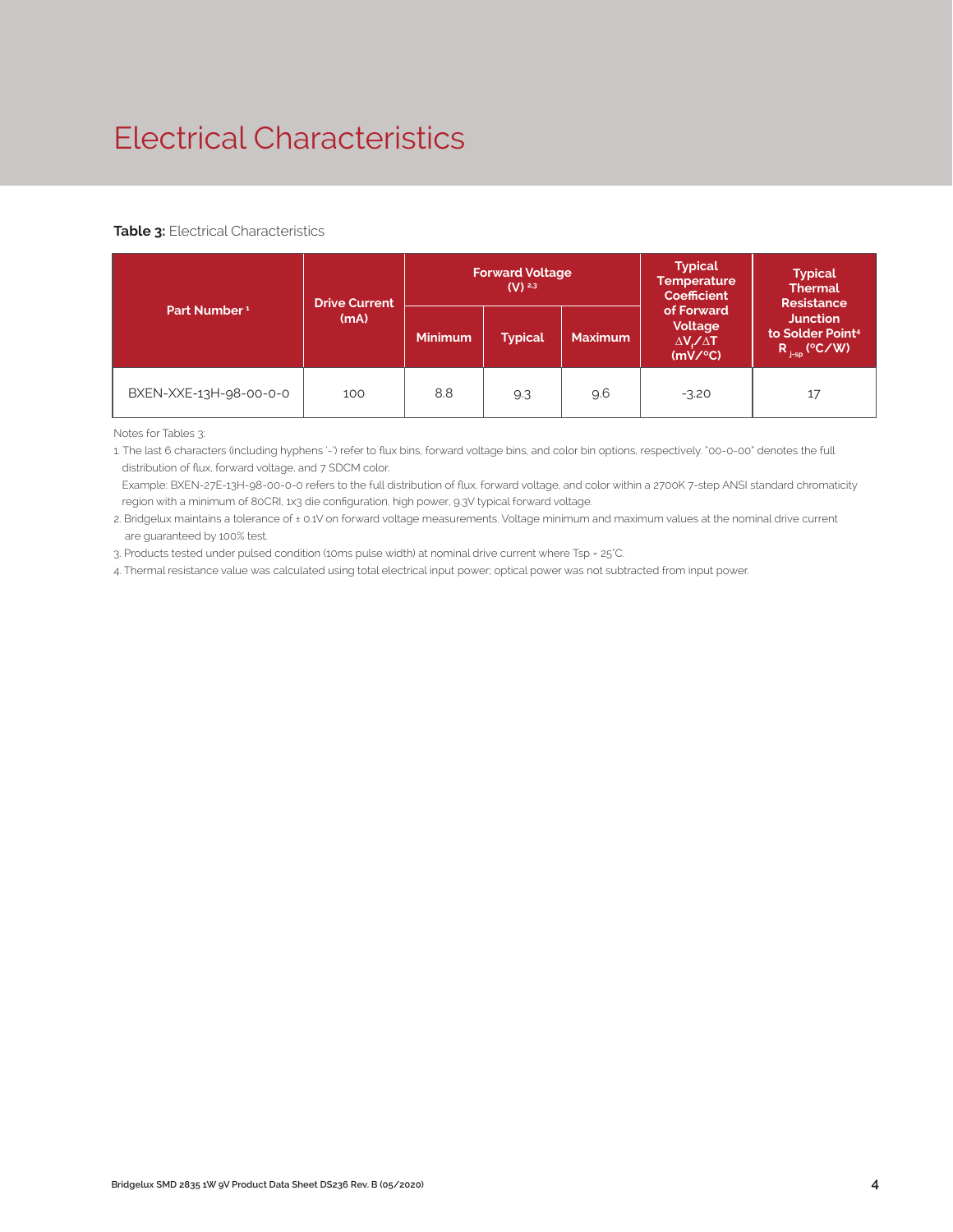# Absolute Maximum Ratings

#### **Table 4:** Maximum Ratings

| Parameter                                             | Maximum Rating                                  |  |  |  |  |
|-------------------------------------------------------|-------------------------------------------------|--|--|--|--|
| LED Junction Temperature (T <sub>i</sub> )            | $125^{\circ}$ C                                 |  |  |  |  |
| Storage Temperature                                   | $-40^{\circ}$ C to $+105^{\circ}$ C             |  |  |  |  |
| Operating Solder Point Temperature (T <sub>SD</sub> ) | $-40^{\circ}$ C to $+105^{\circ}$ C             |  |  |  |  |
| <b>Soldering Temperature</b>                          | 260°C or lower for a maximum of 10 seconds      |  |  |  |  |
| Maximum Drive Current                                 | 120 <sub>m</sub> A                              |  |  |  |  |
| Maximum Peak Pulsed Forward Current <sup>1</sup>      | 240 <sub>m</sub> A                              |  |  |  |  |
| Maximum Reverse Voltage <sup>2</sup>                  |                                                 |  |  |  |  |
| Moisture Sensitivity Rating                           | MSL <sub>3</sub>                                |  |  |  |  |
| Electrostatic Discharge                               | 2kV HBM. JEDEC-JS-001-HBM and JEDEC-JS-001-2012 |  |  |  |  |

Notes for Tables 4:

1. Bridgelux recommends a maximum duty cycle of 10% and pulse width of 10 ms when operating LED SMD at maximum peak pulsed current specified. Maximum peak pulsed current indicate values where LED SMD can be driven without catastrophic failures.

2. Light emitting diodes are not designed to be driven in reverse voltage and will not produce light under this condition. no rating is provided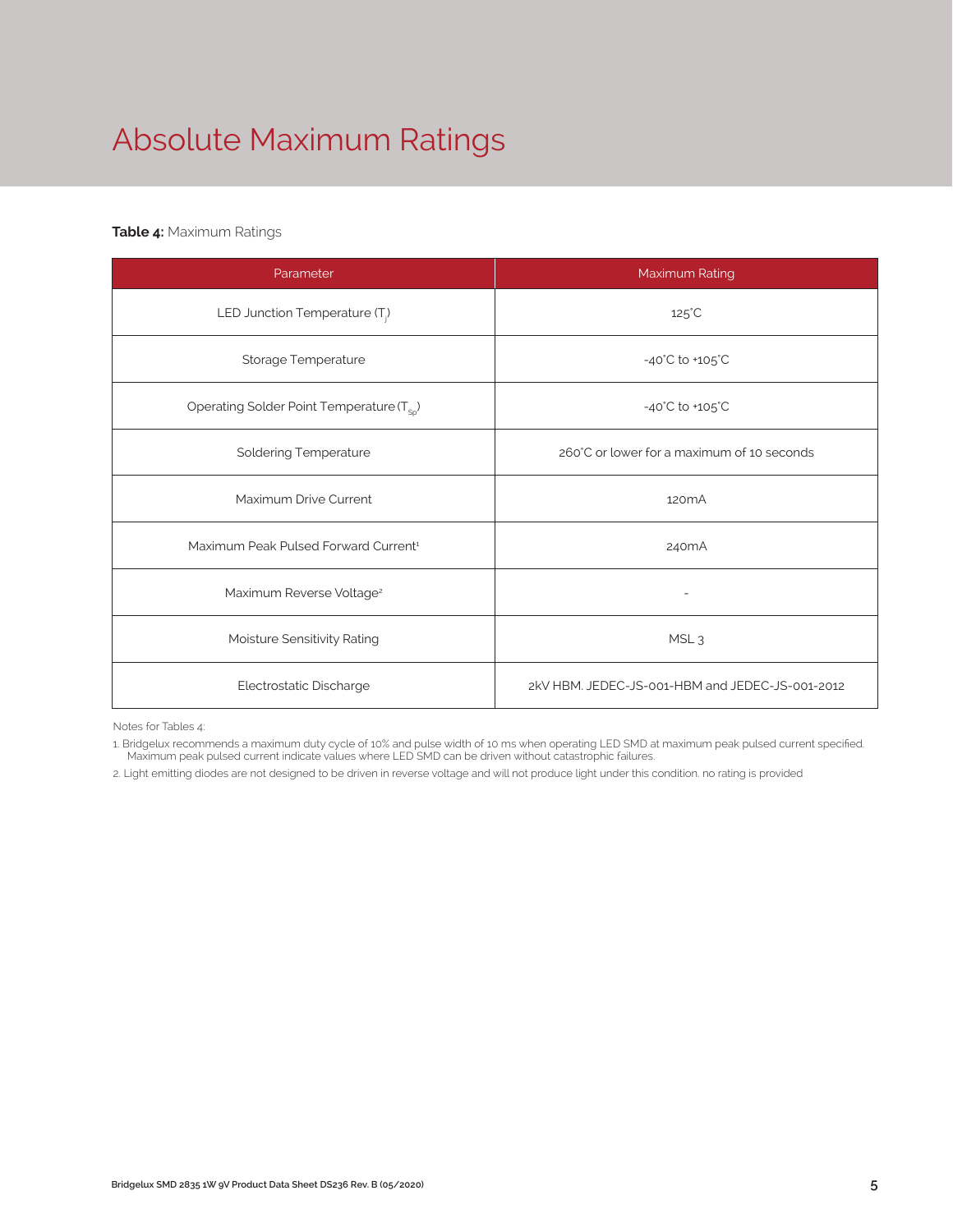# Product Bin Definitions

Table 5 lists the standard photometric luminous flux bins for Bridgelux SMD 2835 LEDs. Although several bins are listed, product availability in a particular bin varies by production run and by product performance. Not all bins are available in all CCTs.

#### **Table 5:** Luminous Flux Bin Definitions at 100mA, T<sub>sp</sub>=25°C

| <b>Bin Code</b> | <b>Minimum</b> | <b>Maximum</b> | Unit | <b>Condition</b> |
|-----------------|----------------|----------------|------|------------------|
| 5F              | 115            | 120            |      |                  |
| 5G              | 120            | 125            |      |                  |
| 5H              | 125            | 130            | lm   | $I_c = 100mA$    |
| .5J             | 130            | 135            |      |                  |
| .5K             | 135            | 140            |      |                  |

Note for Tables 5:

1. Bridgelux maintains a tolerance of ±7.5% on luminous flux measurements.

#### **Table 6:** Forward Voltage Bin Definition at 100mA, T<sub>cp</sub>=25°C

| <b>Bin Code</b> | <b>Minimum</b> | <b>Maximum</b> | <b>Unit</b> | <b>Condition</b> |
|-----------------|----------------|----------------|-------------|------------------|
|                 | 8.6            | 8.8            |             |                  |
|                 | 8.8            | 9.0            |             |                  |
|                 | 9.0            | 9.2            |             | $I_c = 100mA$    |
| W               | 9.2            | 9.4            |             |                  |
|                 | 9.4            | 9.6            |             |                  |

Note for Tables 6:

1. Bridgelux maintains a tolerance of ± 0.1V on forward voltage measurements.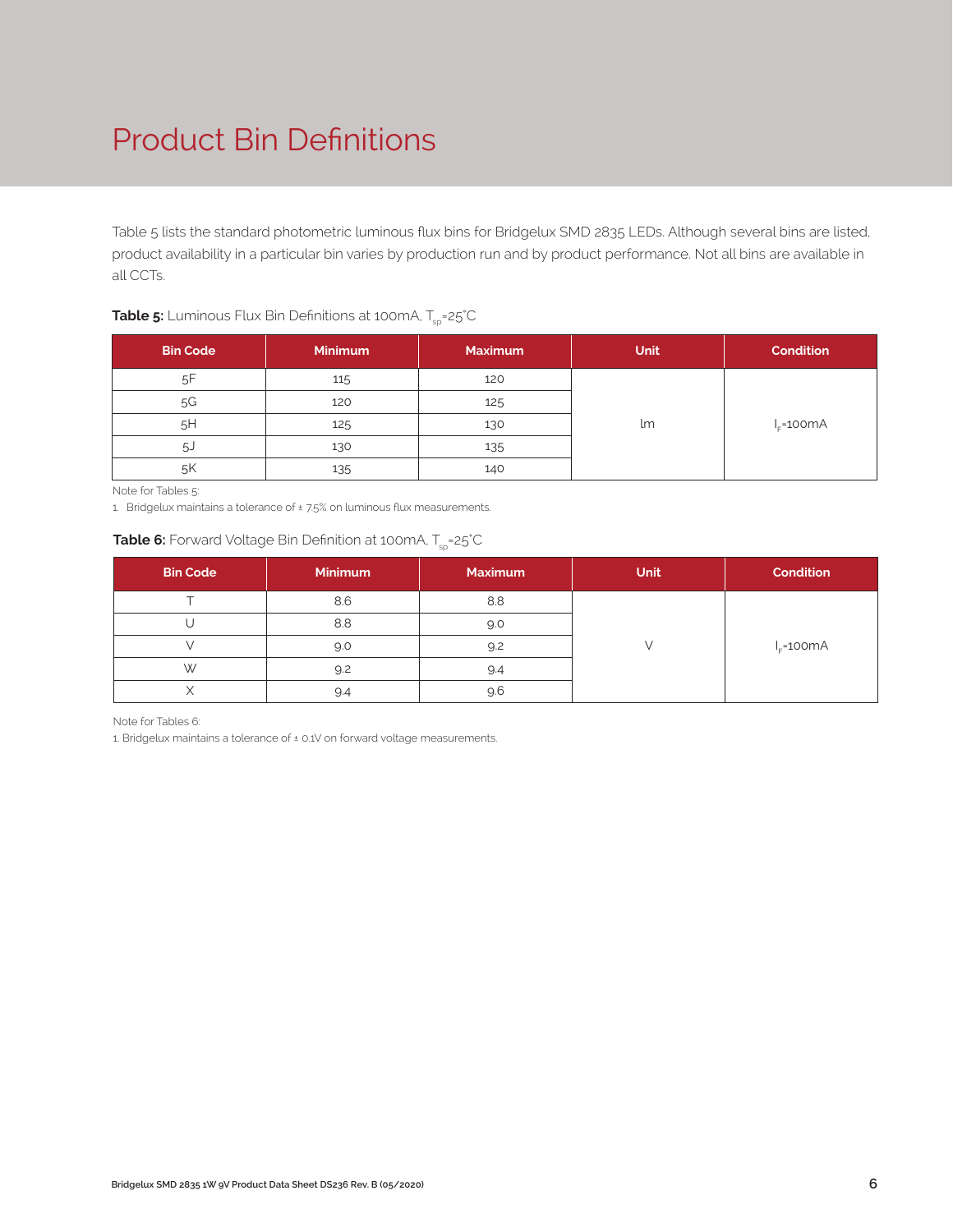### Product Bin Definitions

| <b>CCT</b> |                    | <b>Center Point</b> |        |                   | <b>Minor Axis</b> | <b>Ellipse</b>        | <b>Color Bin</b> |  |
|------------|--------------------|---------------------|--------|-------------------|-------------------|-----------------------|------------------|--|
|            | <b>Color Space</b> | $\mathbf{x}$        | Y      | <b>Major Axis</b> |                   | <b>Rotation Angle</b> |                  |  |
|            | 3 SDCM             | 0.4578              | 0.4101 | 0.0081            | 0.0042            | 53.7                  | $\mathbf{1}$     |  |
| 2700K      | 5 SDCM             | 0.4578              | 0.4101 | 0.0135            | 0.007             | 53.7                  | A/B/C/D          |  |
| 2700K IEC  | 3 SDCM             | 0.4630              | 0.4200 | 0.0081            | 0.0042            | 53.7                  | $\mathbf{1}$     |  |
|            | 5 SDCM             | 0.4630              | 0.4200 | 0.0135            | 0.007             | 53.7                  | A/B/C/D          |  |
|            | 3 SDCM             | 0.4338              | 0.4030 | 0.00834           | 0.00408           | 53.22                 | $\mathbf{1}$     |  |
| 3000K      | 5 SDCM             | 0.4338              | 0.4030 | 0.01390           | 0.00680           | 53.22                 | A/B/C/D          |  |
|            | 3 SDCM             | 0.4073              | 0.3917 | 0.00927           | 0.00414           | 54.00                 | $\mathbf 1$      |  |
| 3500K      | 5 SDCM             | 0.4073              | 0.3917 | 0.01545           | 0.00690           | 54.00                 | A/B/C/D          |  |
|            | 3 SDCM             | 0.3818              | 0.3797 | 0.00939           | 0.00402           | 53.72                 | $\mathbf{1}$     |  |
| 4000K      | 5 SDCM             | 0.3818              | 0.3797 | 0.01565           | 0.00670           | 53.72                 | A/B/C/D          |  |
|            | 3 SDCM             | 0.3447              | 0.3553 | 0.00822           | 0.00354           | 59.62                 | $\mathbf{1}$     |  |
| 5000K      | 5 SDCM             | 0.3447              | 0.3553 | 0.01370           | 0.00590           | 59.62                 | A/B/C/D          |  |
|            | 3 SDCM             | 0.3287              | 0.3417 | 0.00497           | 0.00213           | 59.09                 | $\mathbf 1$      |  |
| 5700K      | 5 SDCM             | 0.3287              | 0.3417 | 0.01243           | 0.00533           | 59.09                 | A/B/C/D          |  |
|            | 3 SDCM             | 0.3123              | 0.3282 | 0.00669           | 0.00285           | 58.57                 | $\mathbf{1}$     |  |
| 6500K      | 5 SDCM             | 0.3123              | 0.3282 | 0.01115           | 0.00475           | 58.57                 | A/B/C/D          |  |
|            | 3 SDCM             | 0.3130              | 0.3370 | 0.00669           | 0.00285           | 58.57                 | $\mathbf{1}$     |  |
| 6500K IEC  | 5 SDCM             | 0.3130              | 0.3370 | 0.01115           | 0.00475           | 58.57                 | A/B/C/D          |  |

#### **Table 7:** 3- and 5-step MacAdam Ellipse Color Bin Definitions

| Point       |        | <b>2700K</b> |        | 2700K IEC |        | 3000K  |        | 3500K  |        | 4000K  |        | 5000K  |        | 5700K  |        | 6500K  |        | 6500K IEC | Color      |
|-------------|--------|--------------|--------|-----------|--------|--------|--------|--------|--------|--------|--------|--------|--------|--------|--------|--------|--------|-----------|------------|
|             | x      | v            | x      | v         | x      | v      | x      | ۷      | x      | v      | x      | V      | x      | v      | ×      | ۷      | x      | y         | <b>Bin</b> |
|             | 0.4813 | 0.4319       | 0.4865 | 0.4418    | 0.4562 | 0.4260 | 0.4299 | 0.4165 | 0.4006 | 0.4044 | 0.3551 | 0.3760 | 0.3376 | 0.3616 | 0.3205 | 0.3481 | 0.3212 | 0.3569    |            |
| <b>ANSI</b> | 0.4562 | 0.426        | 0.4614 | 0.4359    | 0.4299 | 0.4165 | 0.3996 | 0.4015 | 0.3736 | 0.3874 | 0.3376 | 0.3616 | 0.3207 | 0.3462 | 0.3028 | 0.3304 | 0.3035 | 0.3392    |            |
|             | 0.4373 | 0.3893       | 0.4425 | 0.3992    | 0.4147 | 0.3814 | 0.3889 | 0.3690 | 0.3670 | 0.3578 | 0.3366 | 0.3369 | 0.3222 | 0.3243 | 0.3068 | 0.3113 | 0.3075 | 0.3201    |            |
|             | 0.4593 | 0.3944       | 0.4645 | 0.4043    | 0.4373 | 0.3893 | 0.4147 | 0.3814 | 0.3898 | 0.3716 | 0.3515 | 0.3487 | 0.3366 | 0.3369 | 0.3221 | 0.3261 | 0.3228 | 0.3349    | E/F/       |
|             | 0.4687 | 0.4289       | 0.4740 | 0.4389    | 0.4431 | 0.4213 | 0.4148 | 0.4090 | 0.3871 | 0.3959 | 0.3463 | 0.3687 | 0.3290 | 0.3538 | 0.3115 | 0.3391 | 0.3124 | 0.3481    | G/H        |
| V-up        | 0.4618 | 0.4170       | 0.4673 | 0.4268    | 0.4377 | 0.4101 | 0.4112 | 0.3996 | 0.3847 | 0.3873 | 0.3457 | 0.3617 | 0.3290 | 0.3470 | 0.3124 | 0.3328 | 0.3132 | 0.3417    |            |
|             | 0.4483 | 0.3919       | 0.4535 | 0.4018    | 0.4260 | 0.3854 | 0.4018 | 0.3752 | 0.3784 | 0.3647 | 0.3440 | 0.3427 | 0.3290 | 0.3300 | 0.3144 | 0.3186 | 0.3152 | 0.3275    |            |
| V-down      | 0.4542 | 0.4031       | 0.4597 | 0.4130    | 0.4310 | 0.3960 | 0.4053 | 0.3844 | 0.3807 | 0.3730 | 0.3445 | 0.3495 | 0.3290 | 0.3369 | 0.3135 | 0.3250 | 0.3143 | 0.3339    |            |
|             | 0.4468 | 0.4077       | 0.4520 | 0.4176    | 0.4223 | 0.3990 | 0.3941 | 0.3848 | 0.3702 | 0.3722 | 0.3371 | 0.3490 | 0.3215 | 0.3350 | 0.3048 | 0.3207 | 0.3055 | 0.3297    |            |
| H-left      | 0.4524 | 0.4089       | 0.4577 | 0.4190    | 0.4283 | 0.4013 | 0.4012 | 0.3885 | 0.3755 | 0.3755 | 0.3395 | 0.3509 | 0.3240 | 0.3372 | 0.3081 | 0.3240 | 0.3088 | 0.3329    |            |
|             | 0.4703 | 0.4132       | 0.4755 | 0.4231    | 0.4468 | 0.4077 | 0.4223 | 0.3990 | 0.3950 | 0.3875 | 0.3533 | 0.3620 | 0.3371 | 0.3490 | 0.3213 | 0.3373 | 0.3220 | 0.3459    |            |
| H-right     | 0.4632 | 0.4115       | 0.4685 | 0.4215    | 0.4394 | 0.4052 | 0.4133 | 0.3945 | 0.3880 | 0.3834 | 0.3498 | 0.3592 | 0.3334 | 0.3456 | 0.3165 | 0.3325 | 0.3172 | 0.3412    |            |
| Center      | 0.4578 | 0.4101       | 0.4630 | 0.4200    | 0.4338 | 0.4030 | 0.4073 | 0.3917 | 0.3818 | 0.3797 | 0.3447 | 0.3553 | 0.3287 | 0.3417 | 0.3123 | 0.3282 | 0.3130 | 0.3370    |            |

Notes for Tables 7:

1. Color binning at  $T_{\rm so}$ =85°C unless otherwise specified

2. Bridgelux maintains a tolerance of ± 0.007 on x and y color coordinates in the CIE 1931 color space.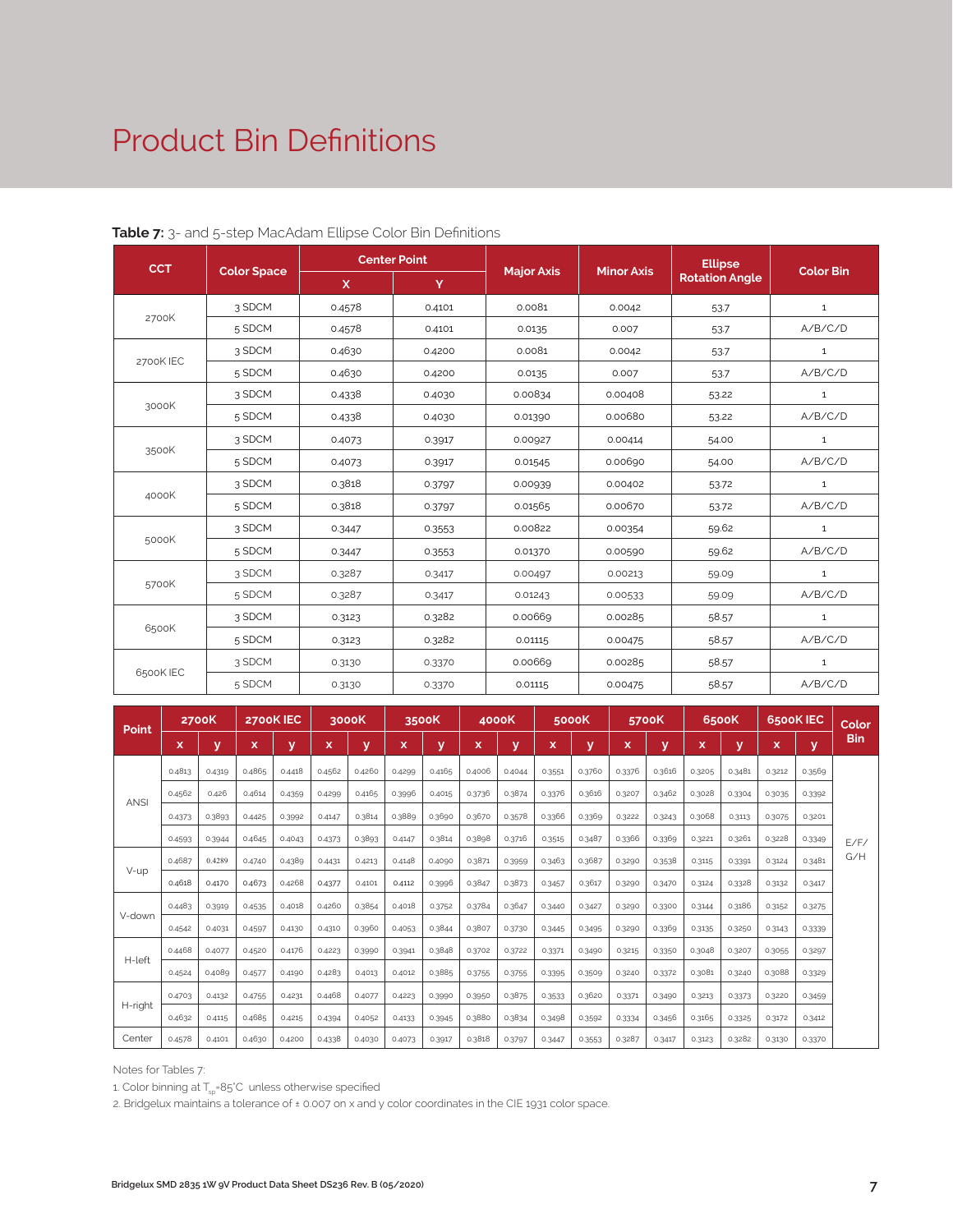# Product Bin Definitions











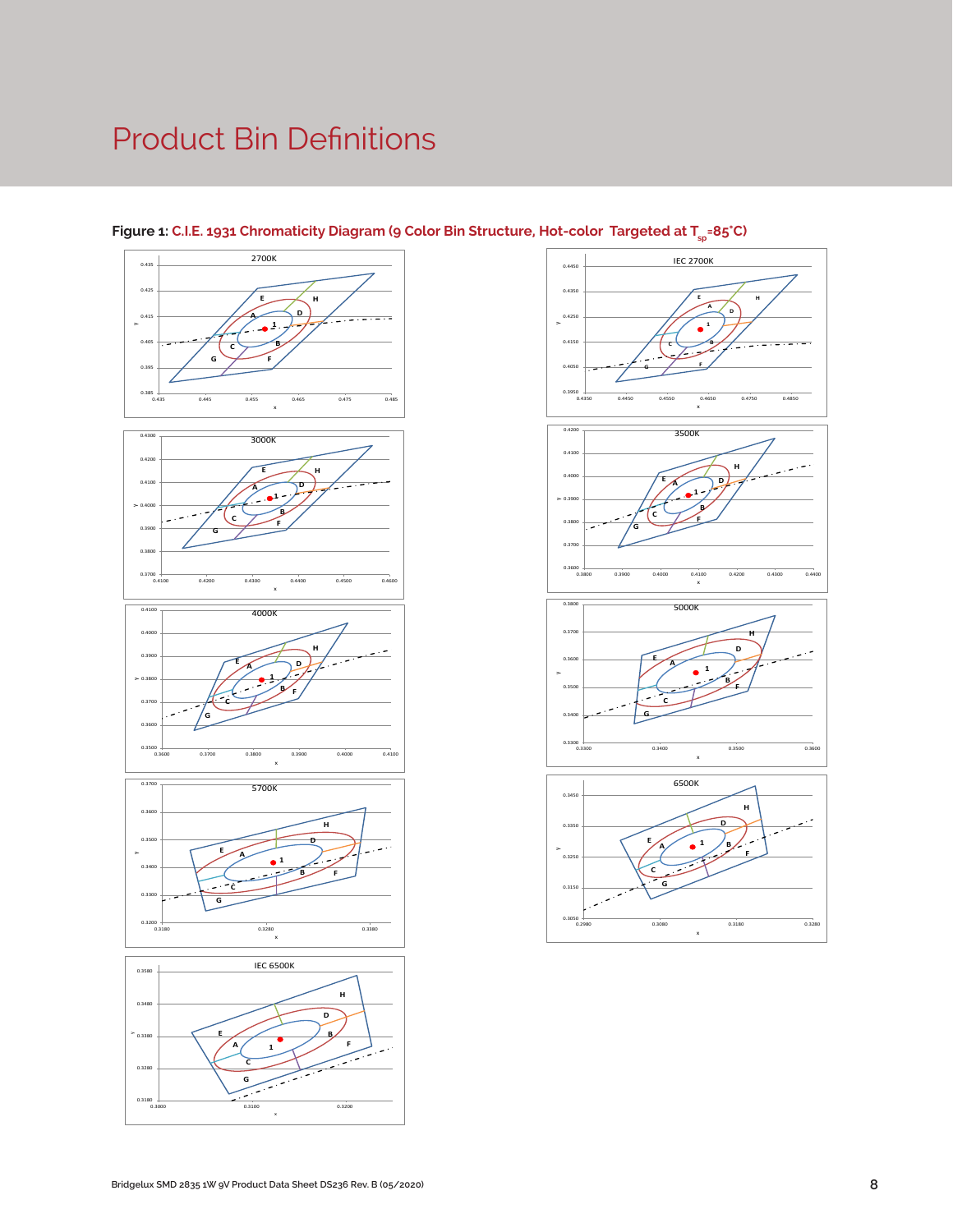### Performance Curves

#### Figure 2: Drive Current vs. Voltage (T<sub>SD</sub>=25°C)



Figure 3: Typical Relative Luminous Flux vs. Drive Current (T<sub>sp</sub>=25°C)



Note for Figure 3:

<sup>1.</sup> Bridgelux does not recommend driving high power LEDs at low currents. Doing so may produce unpredictable results. Pulse width modulation (PWM) is recommended for dimming effects.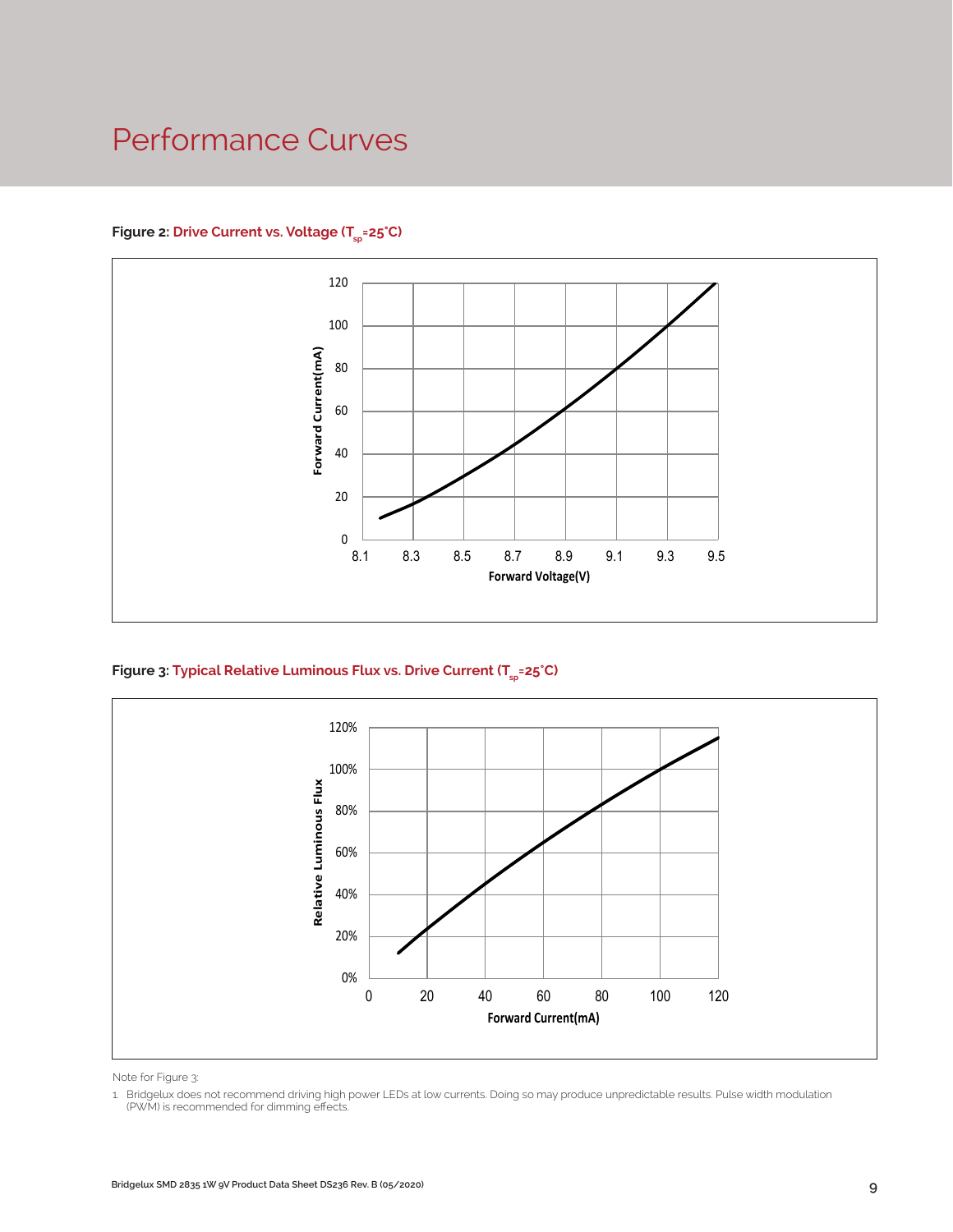### Performance Curves



#### **Figure 4: Typical Relative Flux vs. Solder Point Temperature**

**Figure 5: Typical ccx Shift vs. Solder Point Temperature**



Notes for Figures 4 & 5:

4. For other color SKUs, the shift in color will vary. Please contact your Bridgelux Sales Representative for more information

<sup>1.</sup> Characteristics shown for warm white based on 2700K and 80 CRI.

<sup>2.</sup> Characteristics shown for neutral white based on 4000K and 80 CRI.

<sup>3.</sup> Characteristics shown for cool white based on 6500K and 80 CRI.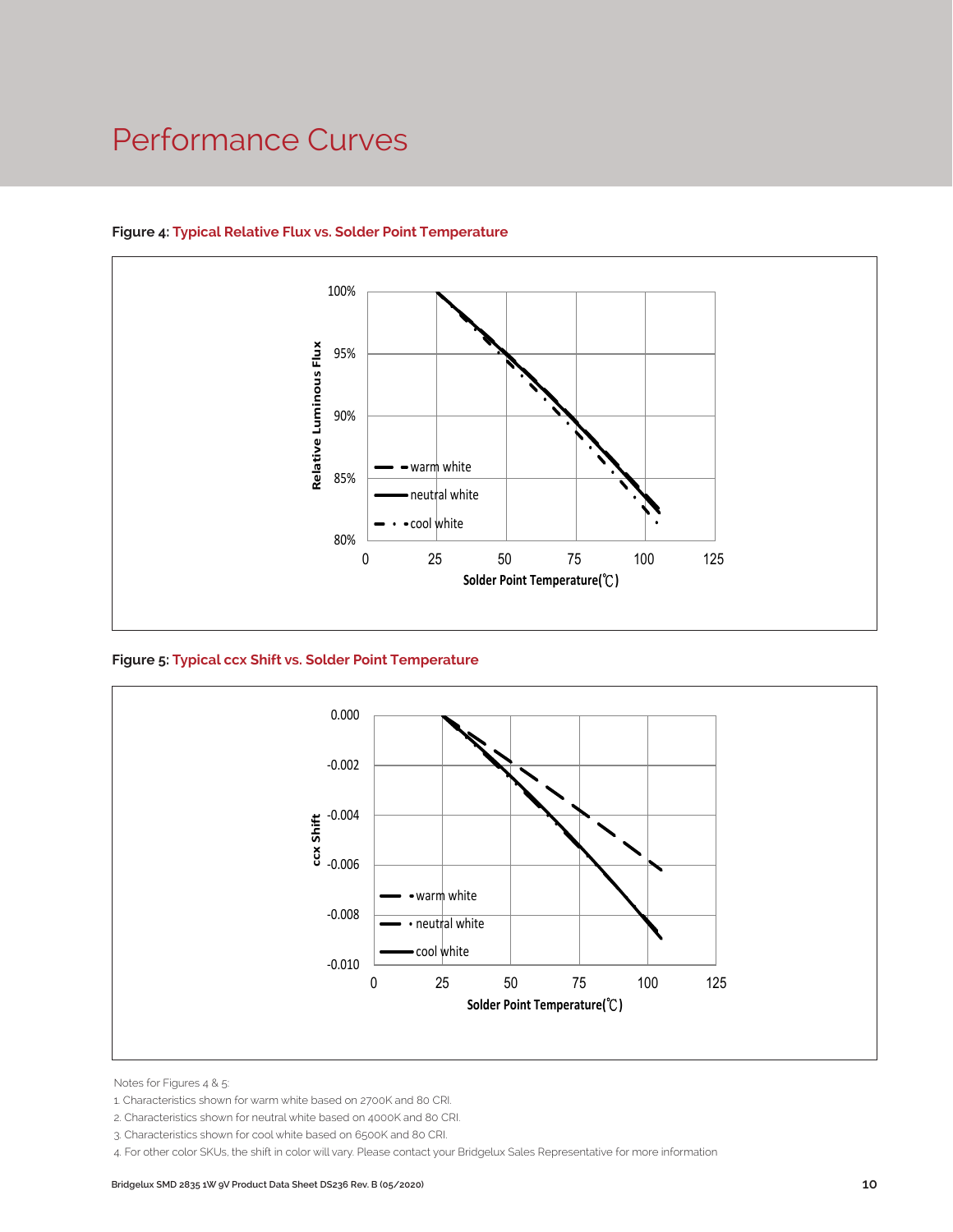### Performance Curves



#### **Figure 6: Typical ccy Shift vs. Solder Point Temperature**

Notes for Figure 6:

1. Characteristics shown for warm white based on 2700K and 80 CRI.

2. Characteristics shown for neutral white based on 4000K and 80 CRI.

3. Characteristics shown for cool white based on 6500K and 80 CRI.

4. For other color SKUs, the shift in color will vary. Please contact your Bridgelux Sales Representative for more information.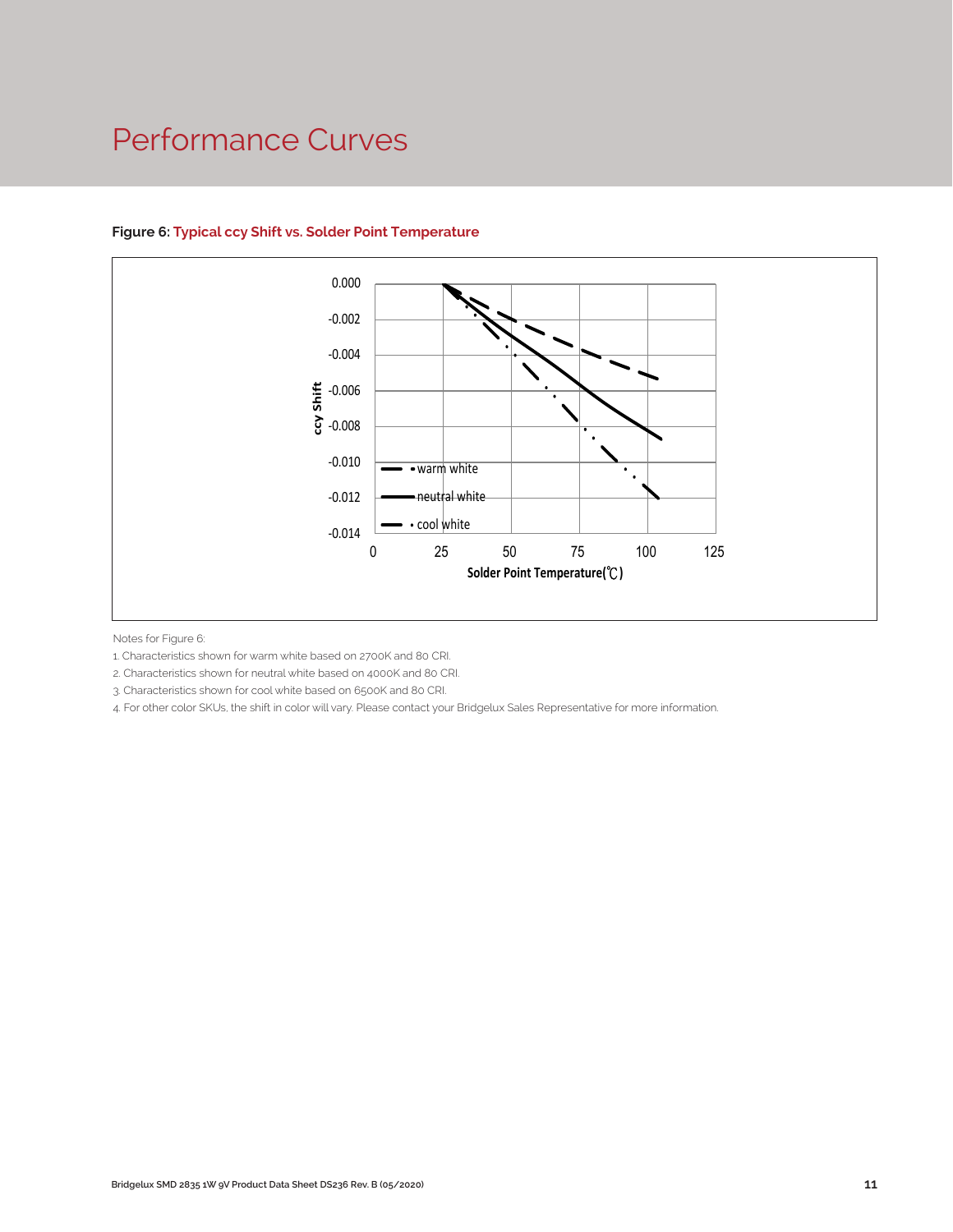## Typical Radiation Pattern



#### Figure 7: Typical Spatial Radiation Pattern at 100mA, T<sub>en</sub>=25°C

Notes for Figure 7:

1. Typical viewing angle is 120°.

2. The viewing angle is defined as the off axis angle from the centerline where luminous intensity (Iv) is ½ of the peak value.

### Figure 8: Typical Polar Radiation Pattern at 100mA, T<sub>sp</sub>=25°C

.

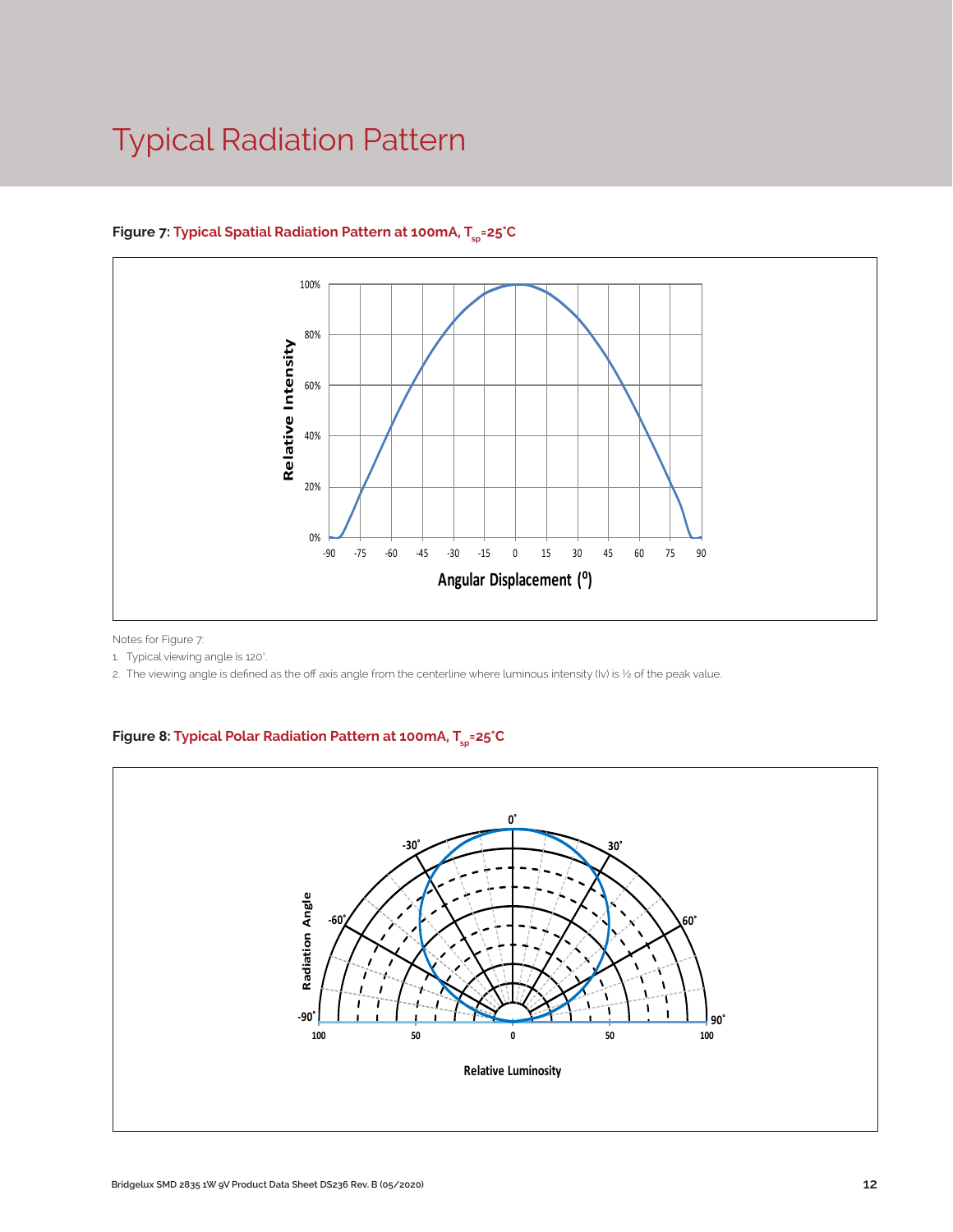# Typical Color Spectrum

#### **Figure 9: Typical Color Spectrum**



Notes for Figure 9:

1. Color spectra measured at nominal current for Tsp = 25°C

2. Color spectra shown for 80 CRI products.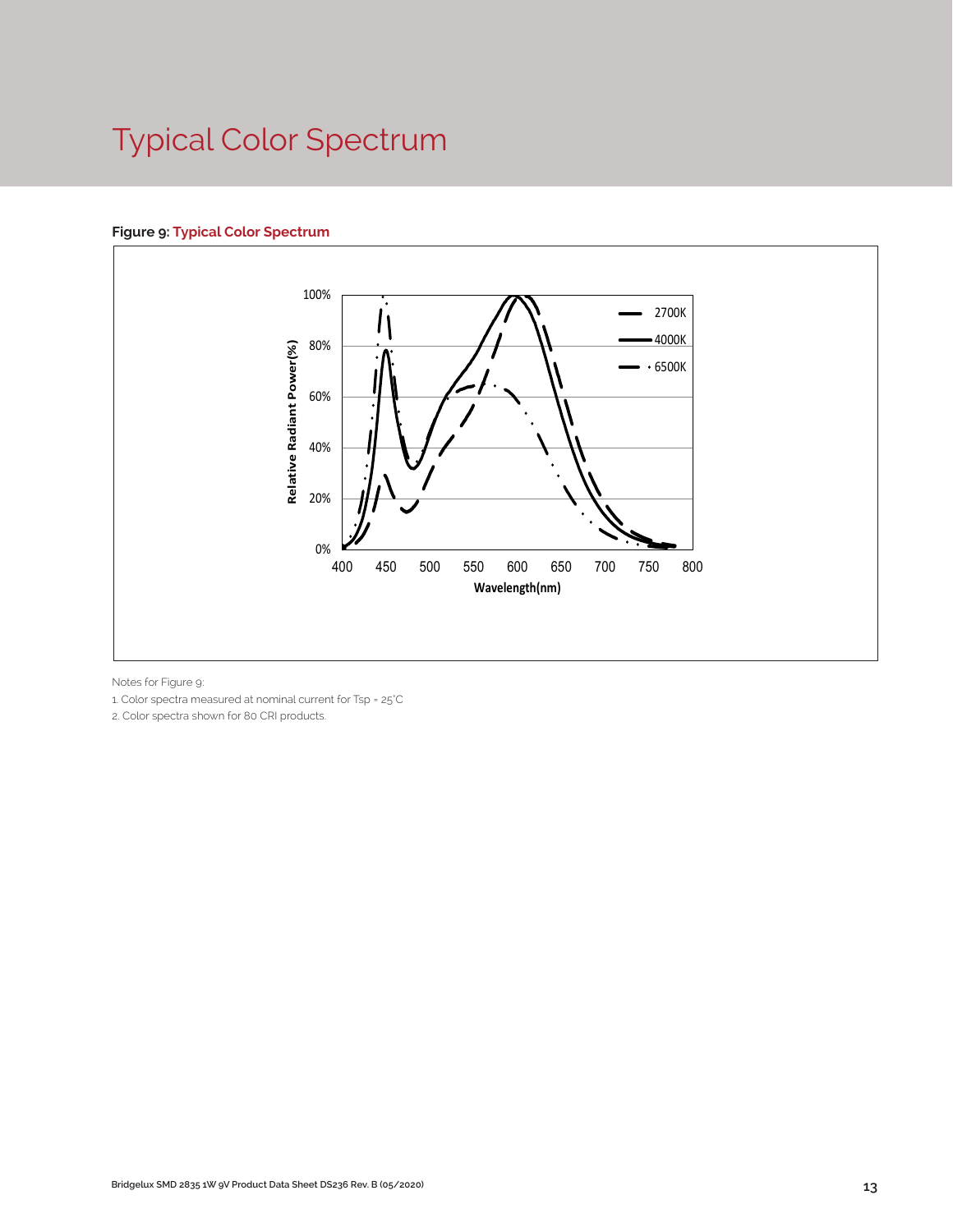### Mechanical Dimensions

#### **Figure 10: Drawing for SMD 2835**



Notes for Figure 10:

1. Drawings are not to scale.

2. Drawing dimensions are in millimeters.

3. Different mould pattern differences may.

4. Unless otherwise specified, tolerances are ± 0.10mm.

### Recommended PCB Soldering Pad Pattern

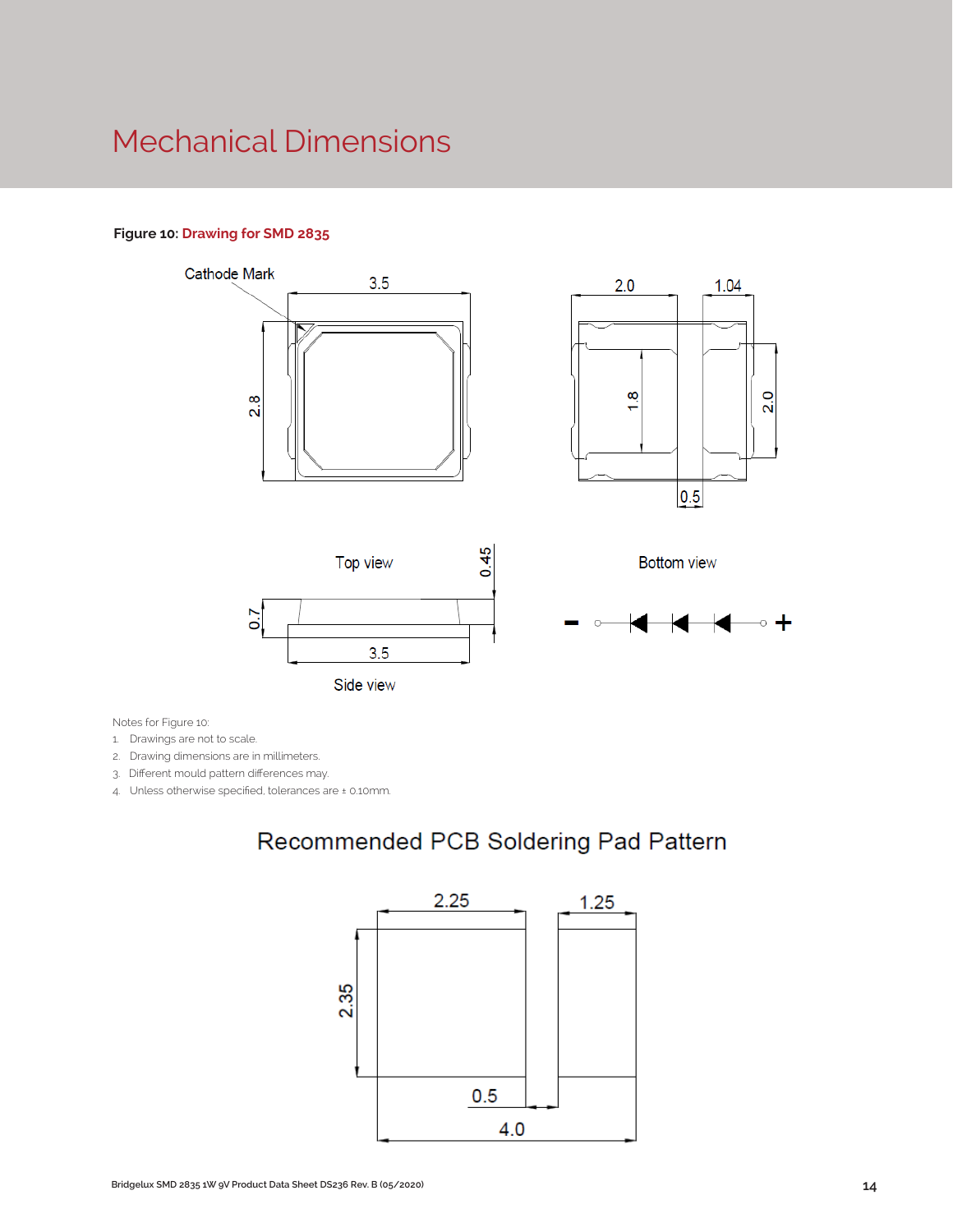# Reliability

#### **Table 8:** Reliability Test Items and Conditions

| No.            | <b>Items</b>                        | <b>Reference</b><br><b>Test Conditions</b><br><b>Standard</b> |                                                                                                        | <b>Drive</b><br><b>Current</b> | <b>Test Duration</b> | <b>Units</b><br>Failed/Tested |
|----------------|-------------------------------------|---------------------------------------------------------------|--------------------------------------------------------------------------------------------------------|--------------------------------|----------------------|-------------------------------|
| 1              | Moisture/Reflow Sensitivity         | J-STD-020E                                                    | $T_{\text{cld}}$ = 260°C, 10sec,<br>Precondition: 60°C, 60%RH, 168hr                                   |                                | 3 reflows            | 0/22                          |
| $\overline{c}$ | Low Temperature Storage             | JESD22-A119                                                   | $T_a = -40^{\circ}C$                                                                                   | $\bar{a}$                      | 1000 hours           | 0/22                          |
| 3              | High Temperature Storage            | JESD22-A103D                                                  | $T_a = 105^{\circ}C$                                                                                   | $\overline{a}$                 | 1000 hours           | 0/22                          |
| $\overline{4}$ | Low Temperature Operating Life      | JESD22-A108D                                                  | $T_s = -40^{\circ}C$                                                                                   | 100 <sub>m</sub> A             | 1000 hours           | 0/22                          |
| 5              | Temperature Humidity Operating Life | JESD22-A101C                                                  | $T_{SD} = 85^{\circ}$ C, RH=85%                                                                        | 100 <sub>m</sub> A             | 1000 hours           | 0/22                          |
| 6              | High Temperature Operating Life     | JESD22-A108D                                                  | $T_{\rm sn}$ =105°C                                                                                    | 120 <sub>m</sub> A             | 1000 hours           | 0/22                          |
| $\overline{7}$ | Power switching                     | IEC62717:2014                                                 | $T_{\rm SD}$ = 105 $\degree$ C<br>30 sec on, 30 sec off                                                | 120 <sub>m</sub> A             | 30000 cycles         | 0/22                          |
| 8              | Thermal Shock                       | JESD22-A106B                                                  | $T_a = -40^{\circ}C - 100^{\circ}C$ ;<br>Dwell: 15min; Transfer: 10sec                                 | $\overline{\phantom{a}}$       | 200 cycles           | 0/22                          |
| 9              | Temperature Cycle                   | JESD22-A104E                                                  | $T_a = -40^{\circ}C - 100^{\circ}C$ ;<br>Dwell at extreme temperature: 15min;<br>Ramp rate < 105°C/min |                                | 200 cycles           | 0/22                          |
| 10             | Electrostatic Discharge             | JS-001-2012                                                   | HBM, 2KV, 1.5kΩ, 100pF,<br>Alternately positive or negative                                            |                                |                      | 0/22                          |

#### **Passing Criteria**

| <b>Item</b>                     | <b>Symbol</b> | <b>Test Condition</b> | <b>Passing Criteria</b> |
|---------------------------------|---------------|-----------------------|-------------------------|
| Forward Voltage                 |               | 100 <sub>m</sub> A    | ΔVf<10%                 |
| Luminous Flux                   | ۲v            | 100 <sub>m</sub> A    | ΔFν<30%                 |
| <b>Chromaticity Coordinates</b> | (x, y)        | 100 <sub>m</sub> A    | Δu'v'<0.007             |

Notes for Tables 8:

1. Measurements are performed after allowing the LEDs to return to room temperature

2.  $T_{\sf std}$  : reflow soldering temperature;  $T_{\sf a}$  : ambient temperature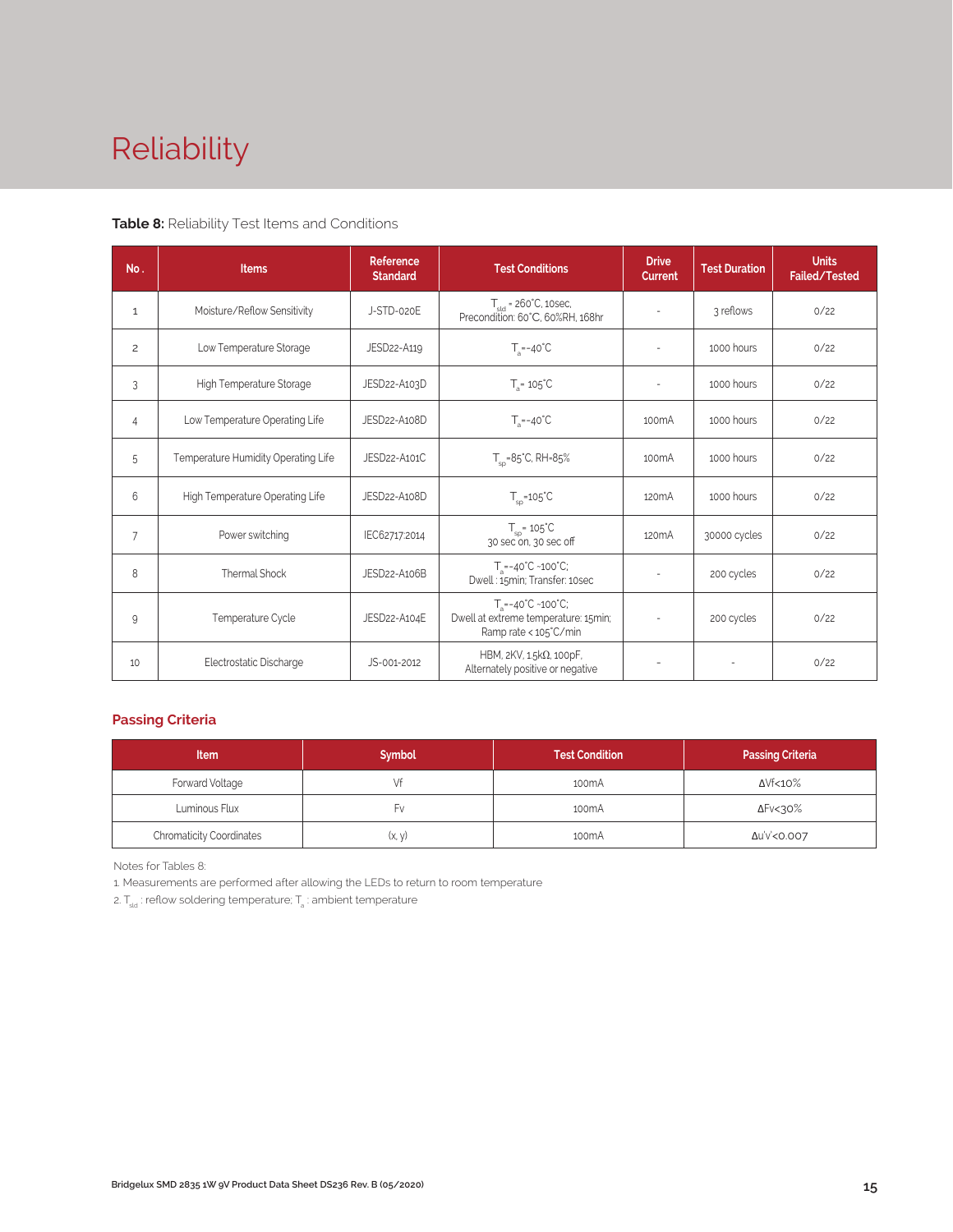### Reflow Characteristics

#### **Figure 11 : Reflow Profile**



| <b>Profile Feature</b>                                                 | <b>Lead Free Assembly</b> |  |  |  |
|------------------------------------------------------------------------|---------------------------|--|--|--|
| Temperature Min. (Ts_min)                                              | $160^{\circ}$ C           |  |  |  |
| Temperature Max. (Ts_max)                                              | $205^{\circ}$ C           |  |  |  |
| Time (ts) from Ts_min to Ts_max                                        | 60-150 seconds            |  |  |  |
| Ramp-Up Rate (TL to Tp)                                                | 3 °C/second               |  |  |  |
| Liquidus Temperature (TL)                                              | 220 °C                    |  |  |  |
| Time (TL) Maintained Above TL                                          | 60-150 seconds            |  |  |  |
| Peak Temp(Tp)                                                          | 260 °C max.               |  |  |  |
| Time (Tp) Within 5 °C of the Specified Classification Temperature (Tc) | 25 seconds max.           |  |  |  |
| Ramp-Down Rate (Tp to TL)                                              | 5 °C/second max.          |  |  |  |
| Time 25 °C to Peak Temperature                                         | 10 minutes max.           |  |  |  |

#### **Figure 12 : Pick and Place**



Note for Figure 12:

1. When using a pick and place machine, choose a nozzle that has a larger diameter than the LED's emitting surface. Using a Pick-and-Place nozzle with a smaller diameter than the size of the LEDs emitting surface will cause damage and may also cause the LED to not illuminate.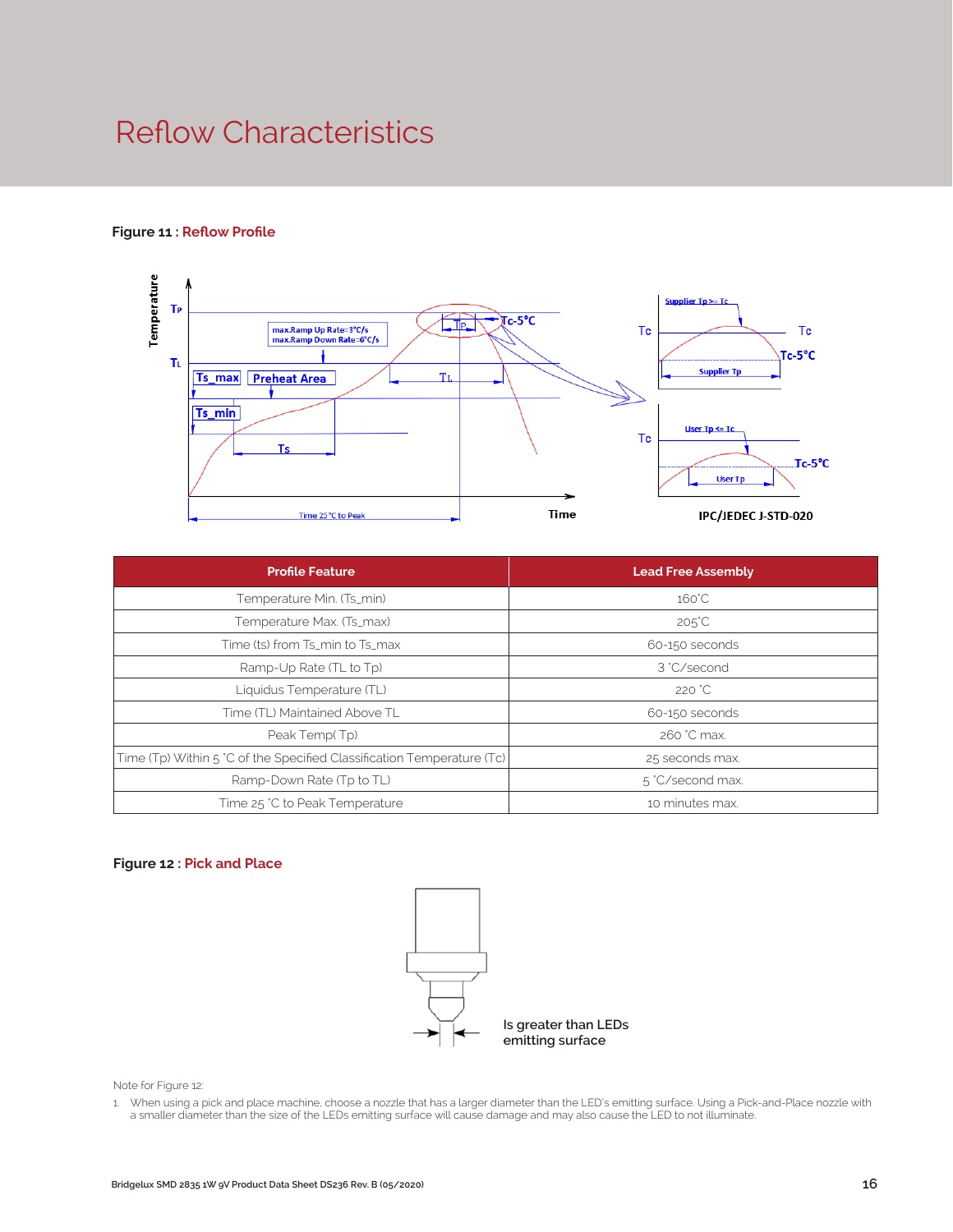### Packaging

#### **Figure 13: Emitter Reel Drawings**



Note for Figure 13:

1. Drawings are not to scale. Drawing dimensions are in millimeters.

#### **Figure 14: Emitter Tape Drawings**





Note for Figure 14:

1. Drawings are not to scale. Drawing dimensions are in millimeters.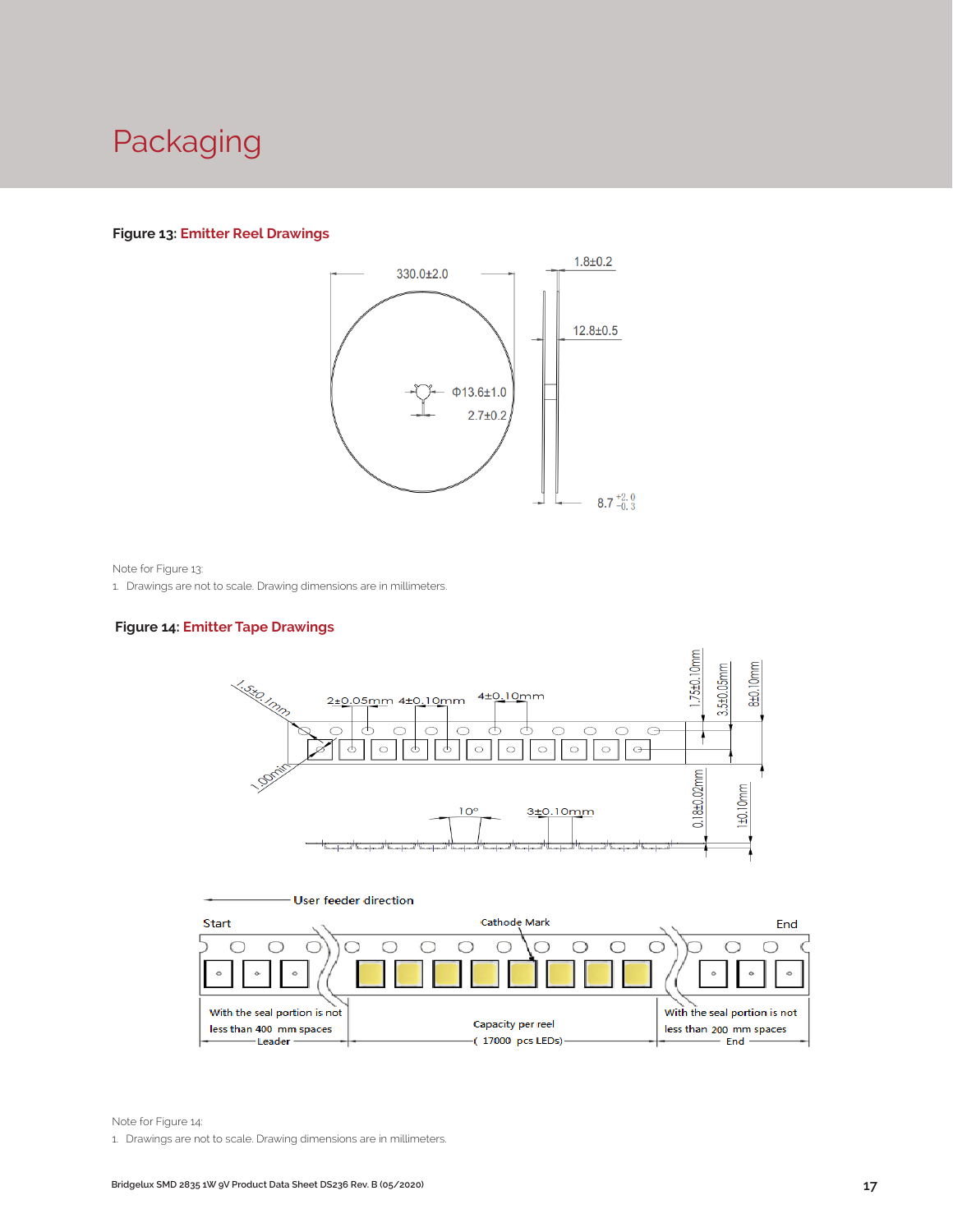# Packaging



#### **Figure 15: Emitter Reel Packaging Drawings**

Note for Figure 15:

1. Drawings are not to scale.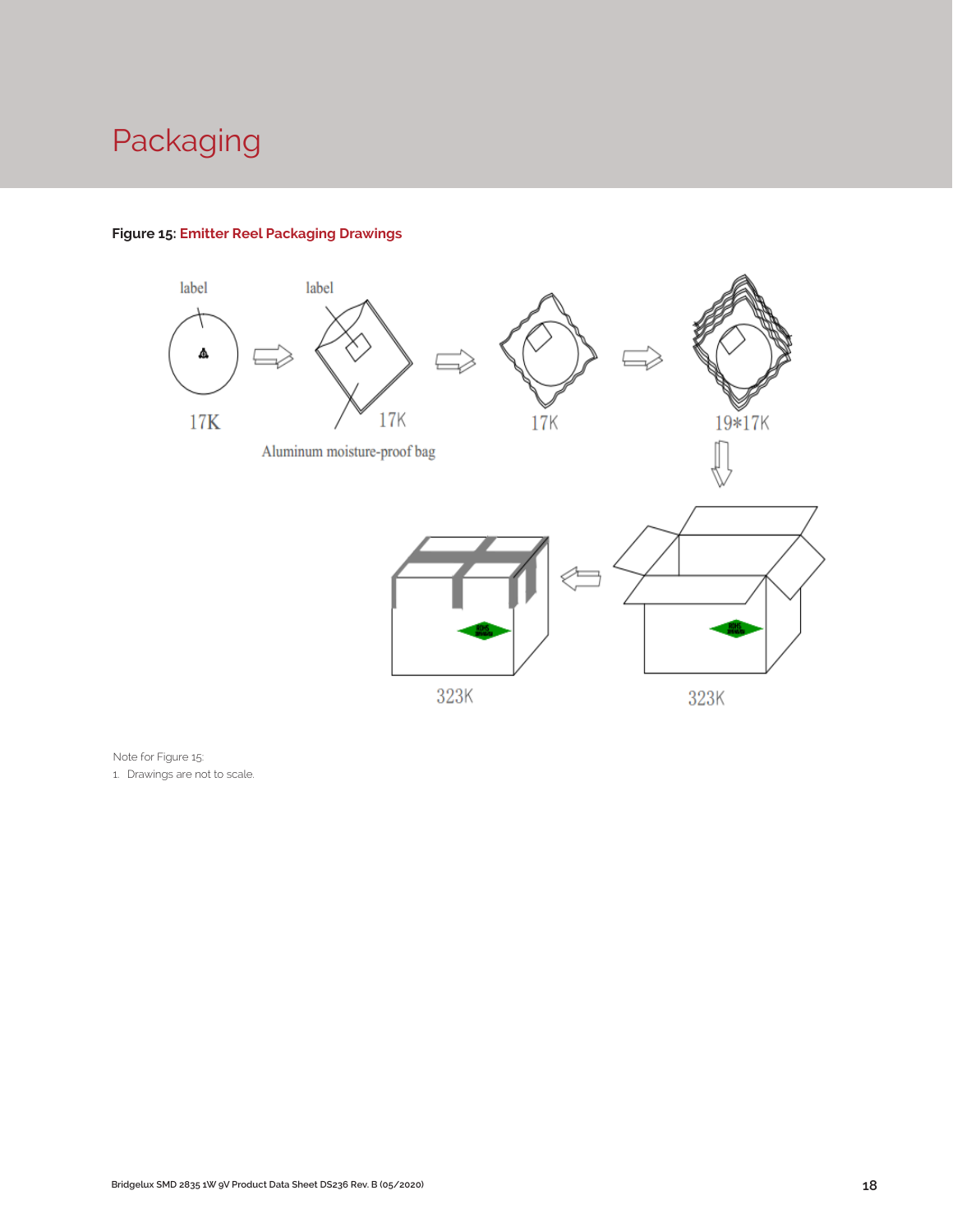# Design Resources

Please contact your Bridgelux sales representative for assistance.

### **Precautions**

#### **CAUTION: CHEMICAL EXPOSURE HAZARD**

Exposure to some chemicals commonly used in luminaire manufacturing and assembly can cause damage to the LED emitter. Please consult Bridgelux Application Note AN51 for additional information.

#### **CAUTION: EYE SAFETY**

Eye safety classification for the use of Bridgelux SMD LED emitter is in accordance with IEC specification EN62471: Photobiological Safety of Lamps and Lamp Systems. SMD LED emitters are classified as Risk Group 1 when operated at or below the maximum drive current. Please use appropriate precautions. It is important that employees working with LEDs are trained to use them safely.

#### **CAUTION: RISK OF BURN**

Do not touch the SMD LED emitter during operation. Allow the emitter to cool for a sufficient period of time before handling. The SMD LED emitter may reach elevated temperatures such that could burn skin when touched.

### **CAUTION**

#### **CONTACT WITH LIGHT EMITTING SURFACE (LES)**

Avoid any contact with the LES. Do not touch the LES of the emitter or apply stress to the LES (yellow phosphor resin area). Contact may cause damage to the emitter

Optics and reflectors must not be mounted in contact with the LES (yellow phosphor resin area).

### Disclaimers

#### **MINOR PRODUCT CHANGE POLICY**

The rigorous qualification testing on products offered by Bridgelux provides performance assurance. Slight cosmetic changes that do not affect form, fit, or function may occur as Bridgelux continues product optimization.

#### **STANDARD TEST CONDITIONS**

Unless otherwise stated, LED emitter testing is performed at the nominal drive current.